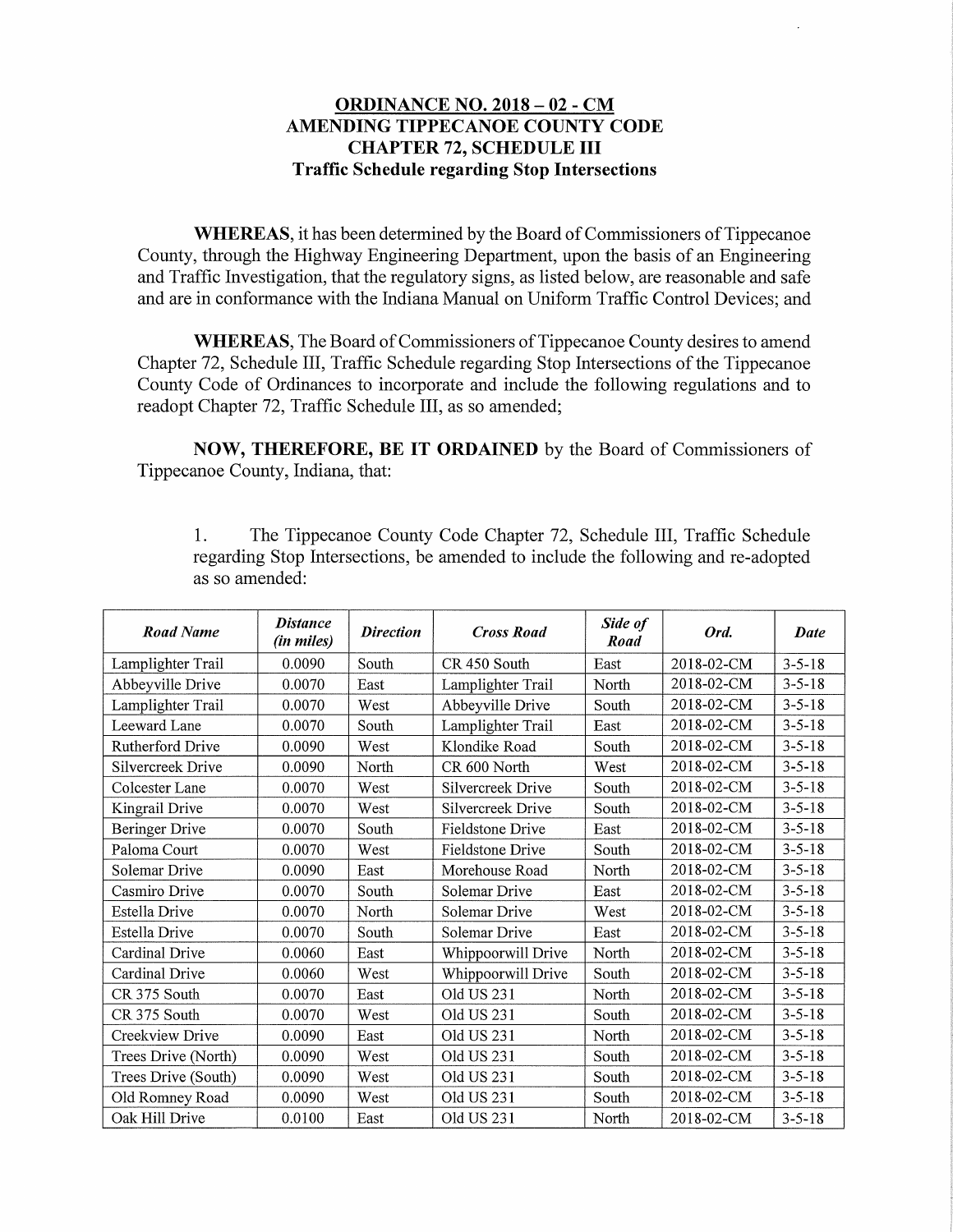| <b>Road Name</b>     | <b>Distance</b><br>(in miles) | <b>Direction</b> | <b>Cross Road</b>             | Side of<br>Road | Ord.       | Date         |
|----------------------|-------------------------------|------------------|-------------------------------|-----------------|------------|--------------|
| Buckingham Way       | 0.0100                        | West             | Old US 231                    | South           | 2018-02-CM | $3 - 5 - 18$ |
| McCutcheon Drive     | 0.0100                        | East             | Old US 231                    | South           | 2018-02-CM | $3 - 5 - 18$ |
| Doncaster Drive      | 0.0100                        | West             | Old US 231                    | South           | 2018-02-CM | $3 - 5 - 18$ |
| <b>Berwick Drive</b> | 0.0100                        | West             | Old US 231                    | South           | 2018-02-CM | $3 - 5 - 18$ |
| Old US 231           | 0.0090                        | North            | CR 500 South                  | West            | 2018-02-CM | $3 - 5 - 18$ |
| Old US 231           | 0.0090                        | South            | CR 500 South                  | East            | 2018-02-CM | $3 - 5 - 18$ |
| CR 500 South         | 0.0090                        | East             | Old US 231                    | North           | 2018-02-CM | $3 - 5 - 18$ |
| CR 500 South         | 0.0090                        | West             | Old US 231                    | South           | 2018-02-CM | $3 - 5 - 18$ |
| Autumn Lane          | 0.0090                        | East             | Old US 231                    | North           | 2018-02-CM | $3 - 5 - 18$ |
| Americus Court       | 0.0070                        | East             | Americus Road<br>(Grant Road) | North           | 2018-02-CM | $3 - 5 - 18$ |

2. That in all other respects, the Tippecanoe County Code Chapter 72, Traffic Schedules be, and they are hereby ratified and confirmed and shall remain in full force and effect.

3. The Sheriff's Department shall be notified of all the above traffic schedule amendments and installation of related regulatory signs.

4. That all signs within Tippecanoe County that function to provide regulations, warnings and guidance information for road users, in both words and symbols, within the right-of-way of all types of highways open to the public shall conform to the latest edition of the Indiana Manual on Uniform Traffic Control Devices.

5. This Ordinance shall be in full force and effect on March 5<sup>th</sup>, 2018.

Presented to the Board of Commissioners of Tippecanoe County, Indiana, and approved on first reading this  $16<sup>th</sup>$  day of January, 2018, by the following vote:

> BOARD OF COMMISSIONERS OF TIPPECANOE COUNTY

VOTE

Y.

 $\overline{y}$ 

Thomas P. Murtaugh, President

David S. Byers, Vice President

Tracy A. Brown, Member